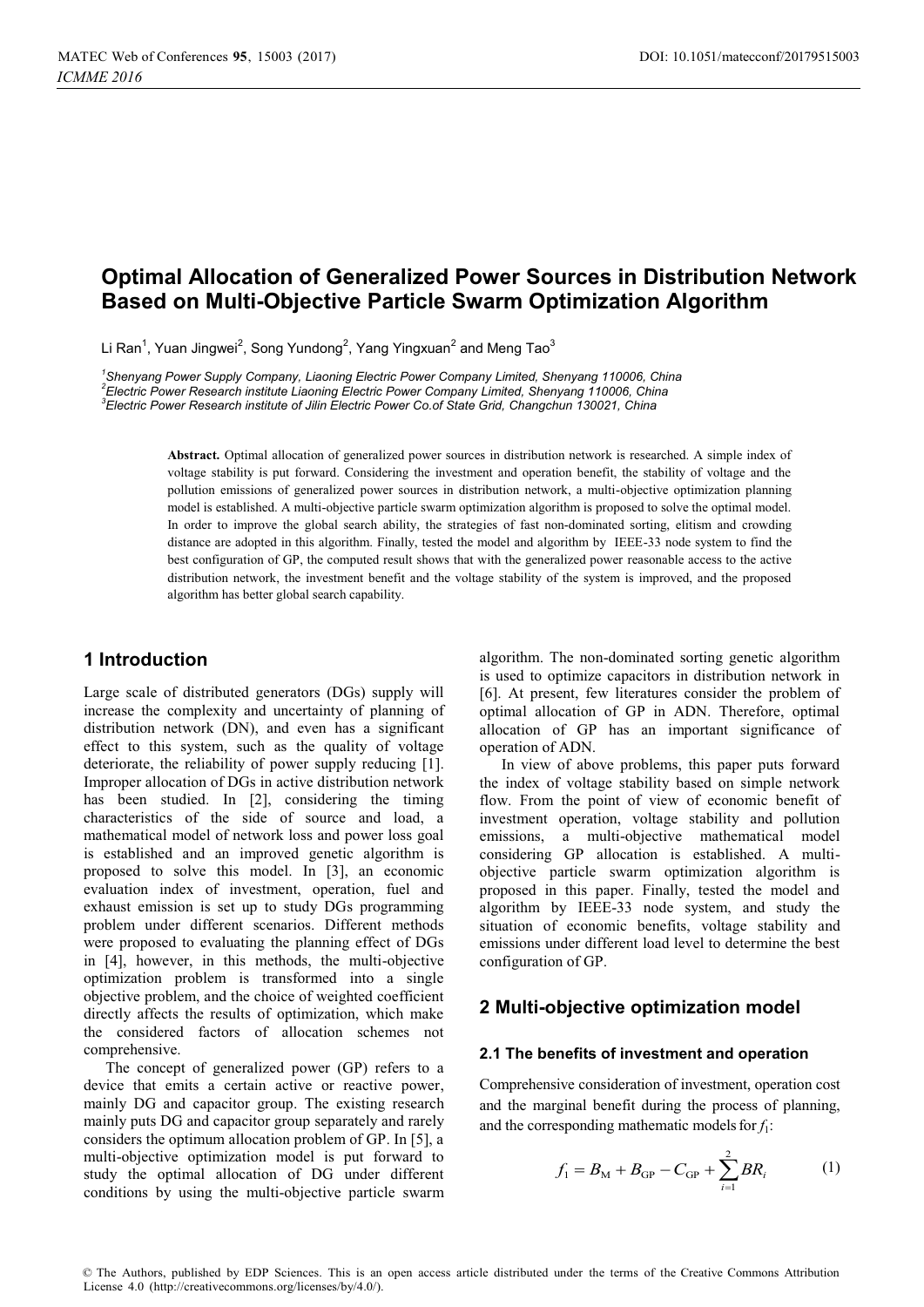where,  $B_M$ ,  $B_{GP}$ ,  $C_{GP}$  denote power selling benefit of microgrid, power generation benefit of GP, installation cost of GP, respectively. *BR* is the marginal benefit of installing GP, where, BR1 and BR2 denote the benefit of delay grid upgrade and the benefit of improve network loss, respectively.

### **2.2 Voltage stability index**

Considering the operation of voltage stability of power system, and the corresponding mathematic models for *f*2:

$$
f_2 = VSI = \frac{1}{N} \sum_{i=1}^{N} (2V_{i+1} - V_i)
$$
 (2)

where  $V_i$  and  $V_{i+1}$  denote voltage of first node and voltage of lend node. The parameter *i* is referred to as the node number. *N* is the total number of nodes.

From (2), the voltage stability index is only concerned with voltage amplitude, and when the voltage of end node down to the half of the first node, the phenomenon of voltage instability could occur in system.

### **2.3 Pollution emissions index**

Considering the emission index of  $CO_2$ ,  $NO_x$ ,  $SO_2$ ,  $CO$  and other pollution gas, the corresponding mathematic model for  $f_3$ :

$$
f_3 = \sum_{i=1}^N \sum_{j=1}^{N_{GP}} \sum_{k=1}^{N_g} S_{GP}(ij) \times w_k \times ER_{jk} \times \alpha_j \times 8760 \quad (3)
$$

where,  $N_{GP}$  and  $N_g$  denote the type of GP and the type of pollution emission, respectively.  $S_{GP}(ij)$  is the output power of GP from the type of *j* at the node of *i*.  $w_k$  is the weight coefficient of the pollution emission type of  $k$ .  $ER_{ik}$  is the pollution emission rate of GP.  $\alpha_i$  is the coefficient of carbon emissions.

### **2.4 Configuration optimization mathematical model of GP**

Considering the index of benefit of GP investment, voltage stability and pollution emission, the corresponding multi objective optimization mathematical moder as for:

$$
\begin{cases} F(X) = \{f_1(X), f_2(X), f_3(X)\} \\ \text{s.t. } g(X) \le 0, h(X) = 0 \end{cases}
$$
 (4)

where,  $g(X)$  is the constraints of inequality,  $h(X)$  is the constraints of equality, and the parameter *X* is a collection of GP's capacity and location and other variables. Current equation constraints are mainly constraint:

$$
\begin{cases}\nP_{_{GP\_i}} - P_{_{L\_i}} = V_i \sum_{j=1}^{N} V_j (G_{ij} \cos \delta_{ij} + B_{ij} \sin \delta_{ij}) \\
Q_{_{GP\_i}} - Q_{_{L\_i}} = V_i \sum_{j=1}^{N} V_j (G_{ij} \sin \delta_{ij} + B_{ij} \cos \delta_{ij})\n\end{cases}
$$
\n(5)

where,  $P_{GP}$  and  $Q_{GP}$  and denote active power and reactive power from GP at node i, respectively.  $P_{L_i}$  and  $Q_{L_i}$  denote active power and reactive power from load at node i, respectively.  $G_{ij}$ ,  $B_{ij}$  and  $\delta_{ij}$  denote admittance and voltage phase angle parameters, respectively.

Inequality constraint conditions including the installed capacity of GP, the limiting value of node voltage and branch current:

$$
\begin{cases}\nS_{\text{GP}_j} \leq S_{\text{GP}_j}^{\text{max}}, i \in N \\
U_i^{\text{min}} \leq U_i \leq U_i^{\text{max}} \\
I_{ij} \leq I_{ij}^{\text{max}}\n\end{cases} \tag{6}
$$

## **3 MPSO algorithm**

In this paper, the multi-objective particle swarm (MPSO) algorithm is proposed based on two order particle swarm algorithm. In view of the existence problem of premature and local search on traditional algorithm, the method of linear increasing weight is used to change the weight coefficient. The formula of speed and location of MPSO as follow:

$$
v_{ik}(t+1) = \omega v_{ik}(t) + c_1 r_1 [p_{ik}(t) - 2x_{ik}(t) + x_{ik}(t-1)] + (7)
$$
  

$$
c_2 r_2 (g_{ik}(t) - 2x_{ik}(t) + x_{ik}(t-1))
$$
  

$$
x_{ik}(t+1) = x_{ik}(t) + v_{ik}(t+1)
$$
 (8)

where,  $v_{ik}(t)$  and  $x_{ik}(t)$  denote particle speed and position, respectively.  $p_{ik}(t)$  is the individual extreme position of particle *i* in the *t* iteration under *k* dimension.  $g_{ik}(t)$  is the global extreme position of particle *i*. *ω* is the inertia weight, and  $c_1$ ,  $c_2$  is the factor of learning.  $r_1$  and  $r_2$  is the random number under [0, 1].



**Figure 1.** The process of MPSO algorithm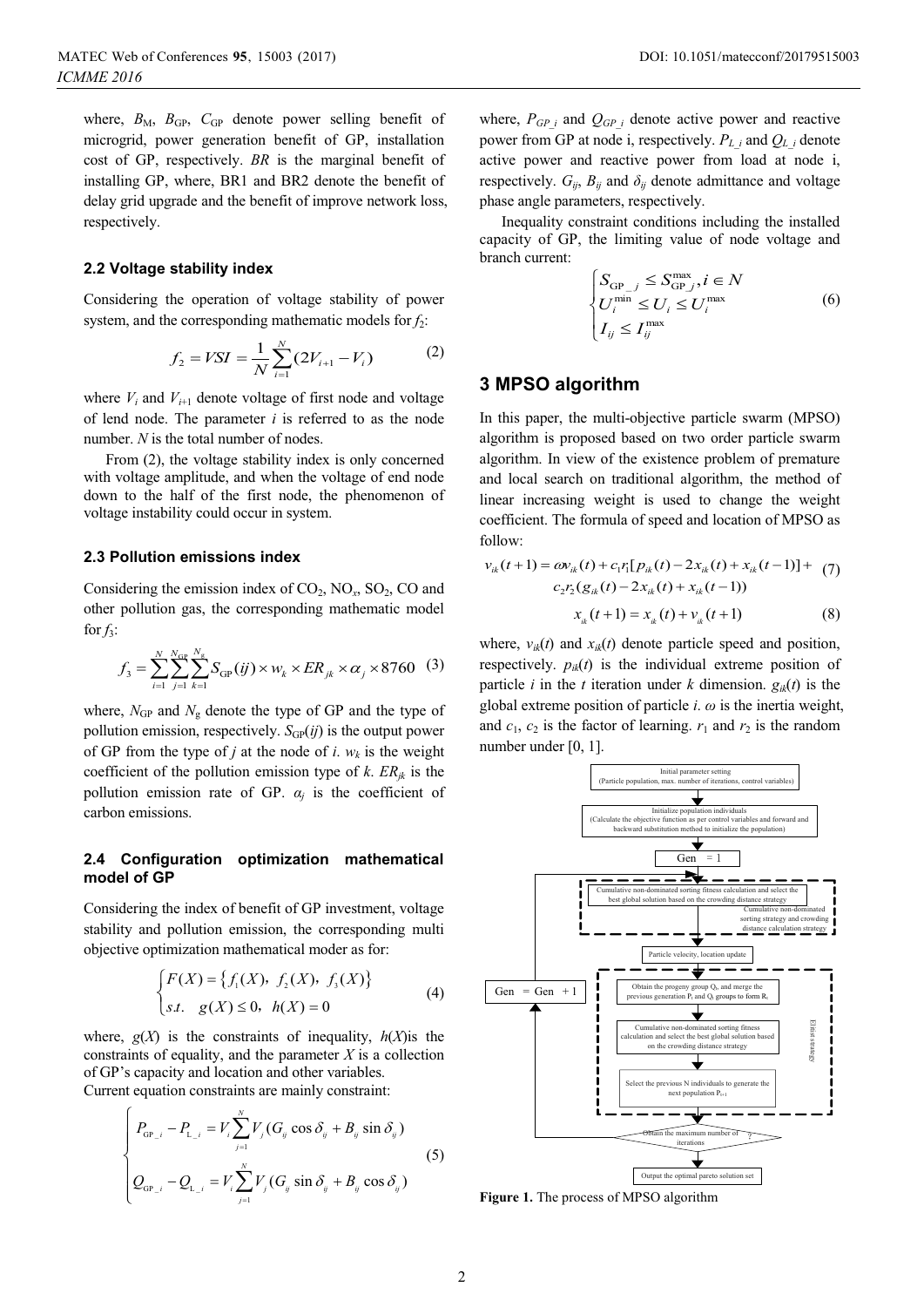The strategies of cumulative rank fitness assignment, elitist and crowding distance computation are introduced during the process of calculating, and the flow chart of MPSO as shown in Fig. 1.

### **4 Example analisis**

In this paper, the distribution system of IEEE-33 node is chose as an example and the corresponding system structure as shown in Fig. 2. GP including wind power (WT), photovoltaic (PV), fuel cell (FC), miniature turbine (MT), diesel engine (DE) and capacitor group (CB), and the related data of investment and pollution emissions are shown in Table 1. using to the multi-objective mathematical model, and use the MPSO algorithm for optimal allocation of GP, and the initial parameters of MPSO algorithm as follows: initial population of particles is set as 90, the number of iterations is set as 200, the inertia weight updating interal [0.45, 0.9], learning factor  $c1=c2=1$ .



**Figure 2.** IEEE-33 node distribution network

**Table 1.** The related data of GP.

| Genre     | Assets       | Pollution gas emissions<br>targets(kg/kwh) |          |                 |       |           |  |  |  |
|-----------|--------------|--------------------------------------------|----------|-----------------|-------|-----------|--|--|--|
|           | cost/(\$/kW) | CO <sub>2</sub>                            | $N0_{r}$ | SO <sub>2</sub> | CO    | $PM_{10}$ |  |  |  |
| <b>WT</b> | 4500         | $\theta$                                   | 0        | 0               | 0     | $\theta$  |  |  |  |
| PV        | 5000         | $\theta$                                   | 0        | 0               | 0     | $\theta$  |  |  |  |
| FC        | 3500         | 0.46                                       | 0.006    | 0.012           | 0.002 | 0         |  |  |  |
| MT        | 1500         | 0.72                                       | 0.091    | 0.002           | 0.247 | 0.018     |  |  |  |
| DE        | 500          | 0.65                                       | 2.483    | 0.093           | 1.275 | 0.16      |  |  |  |
| CВ        | 90\$/kvar    | 0                                          | 0        | 0               | 0     |           |  |  |  |

### **4.1 Optimal allocation of GP considering benefits of investment and voltage stability**

In this section, from the angle of investment operation efficiency and voltage stability to optimize configuration of GP, and the Pareto solutions can be shown in Fig. 3.

From Fig. 3, it's not hard to see that the relationship between the benefits of investment and the index of voltage stability approximation opposite. In other words, to improve the load side voltage stability performance needs at the expense of the operation efficiency of power grid. Different schemes (A, B, C) are selected to analyze in this section, and the results can be shown in Table 2 and Fig. 4.

The Table 2 and Fig. 4 show that the level of voltage distribution is improved and the network loss is decreased with the GP reasonable access to ADN. For the more,

optimal configuration of GP can improve the level of penetration of distributed power supply. Compared with un-optimization schemes, the related level of investment benefit, VSI, network loss are improved after optimization. In A, the index of VSI is higher and the efficiency of investment opration is lowest; In C, the index of VSI is the lower and the efficiency of investment opration is the highest; In B, the factors of VSI and investment benefits are considered reasonable, and the related index is more better than scheme A and scheme C, and the corresponding optimization results can be shown in Fig. 5.



**Figure 3.** Pareto solution of GP optimization

**Table 2.** The optimal results of typical schemes.

| scheme      | benefit(S) | VSI    | Powerloss(kW) |
|-------------|------------|--------|---------------|
| unoptimized |            | 0.8928 | 202.66        |
| scheme A    | 25109      | 0.9239 | 134.19        |
| scheme B    | 32060      | 0.9152 | 143.16        |
| scheme C    | 39073      | 0.9104 | 148.63        |



**Figure 4.** Voltage level under different schemes



**Figure 5.** Optimal allocation of GP in scheme B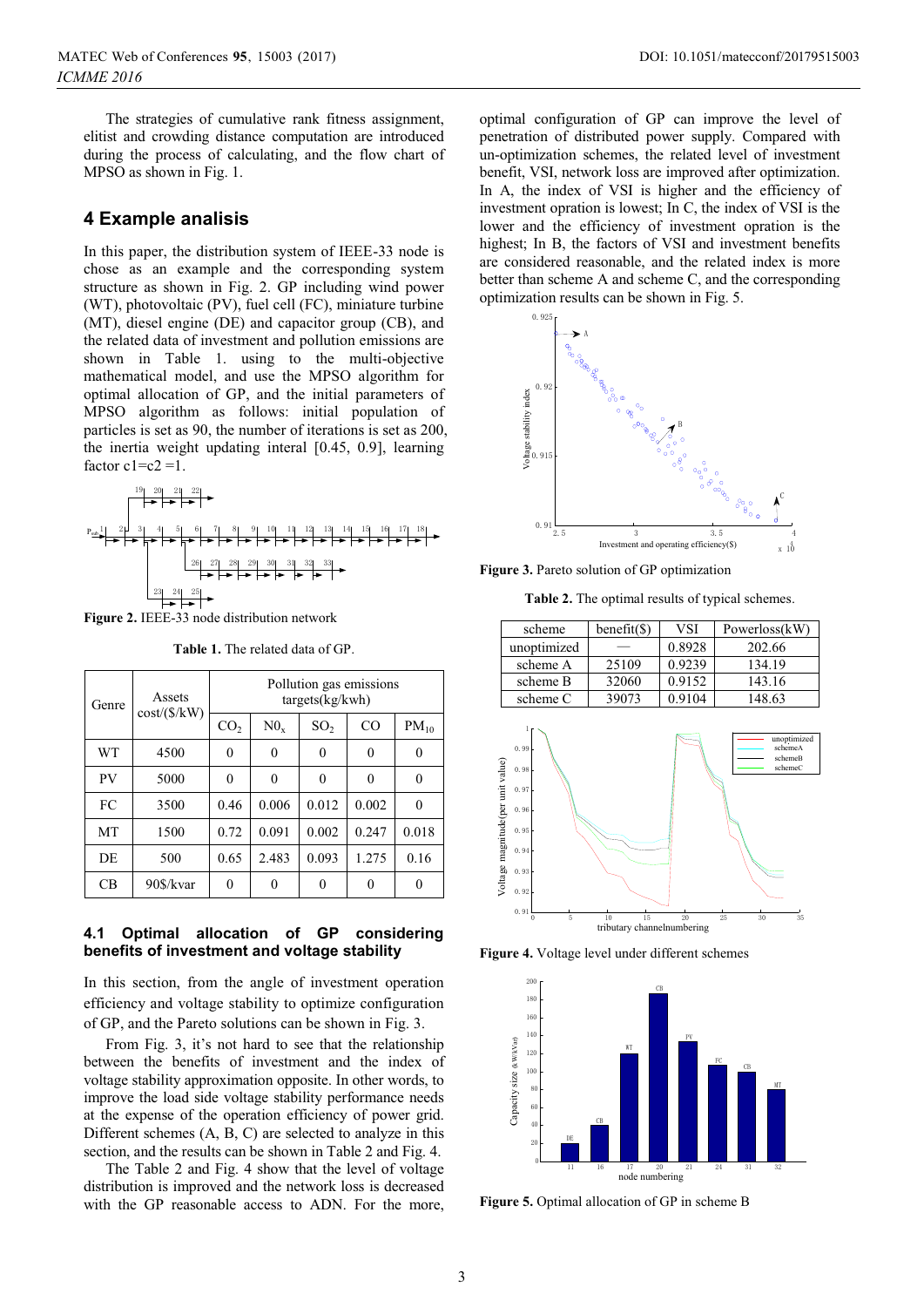### **4.2 Optimal allocation of GP considering b**investment and pollution gas **emissions**

From the angle of investment operation efficiency and the index of pollution gas emission to optimize configuration of GP, and the Pareto solutions can be shown in Fig. 6.



**Figure 6.** Pareto solution of GP optimization

From the Fig. 6, the benefits of investment is generally inverse-correlated to the index of pollution gas emission, and the reason can be explained as the capacitor groups is considered in the process of optimizing of GP. The low investment cost of capacitor groups and it has no pollution emission, therefore, it's particularly important to consider the influence of capacitor groups in the process of optimizing of GP. Different schemes (D, E, F) are analyzed in this section, and the results can be shown in Table 3 and Fig. 7.

| scheme      | investment<br>benefit (\$) | gas emission<br>(kg) | power loss<br>(kW) |  |  |
|-------------|----------------------------|----------------------|--------------------|--|--|
| Unoptimized |                            |                      | 202.66             |  |  |
| scheme D    | 25442                      | 2604488              | 117.95             |  |  |
| scheme E    | 29628                      | 760788               | 124.97             |  |  |
| scheme F    | 36911                      | 21024                | 148.75             |  |  |

**Table 3.** The optimal results of typical schemes



**Figure 7.** Voltage level under different schemes

From Table 3 and Fig. 7, the index of VSI is higher in scheme D, but, the benefit of investment is the lowest and the emission of pollution gas is the highest. In scheme F,

the situation is reversed. In scheme E, the optimal allocation results is reasonablely, and the corresponding results can be shown in Fig. 8.



Figure 8. Optimal allocation of GP in scheme E

### **4.3 Optimal allocation of GP under different load levels**

In this section, the IEEE-33 node is chose as examples, and the economy, technology and environmental factors are considered in the process of optimizing GP under different load levels  $(\mu_1=0.7, \mu_2=1.0, \mu_3=1.3)$ . When  $\mu_2$ =1.0, the pareto solutions of different systems can be shown in Fig. 9. Different evaluation index of optimzing GP can be shown in Table 4 under different conditions.



**Figure 9.** Pareto solution of GP in IEEE-33 node

From Fig. 9, the spatial distribution of pareto solutions is relatively uniform, which shows that the MPSO algorithm has good global search ability. At the same time, the variation patterns of key indexes are basically the same, which reflect that the MPSO algorithm has better parameter identification ability in deal with multi-objective optimization problems.

In Table 4, setting the first schemes as the base under different conditions, and the other two schemes are compared with the first scheme, and the results show that the optimize allocation schemes have obvious difference under different conditions, and the related evaluation index is approximately reversed. The situation of gas emission index is more special is that part of GP have none gas emissions.With the increase of load level, compared with original situation, the efficiency of investment operation and the stability of voltage is improved. On the other hand, compared with different